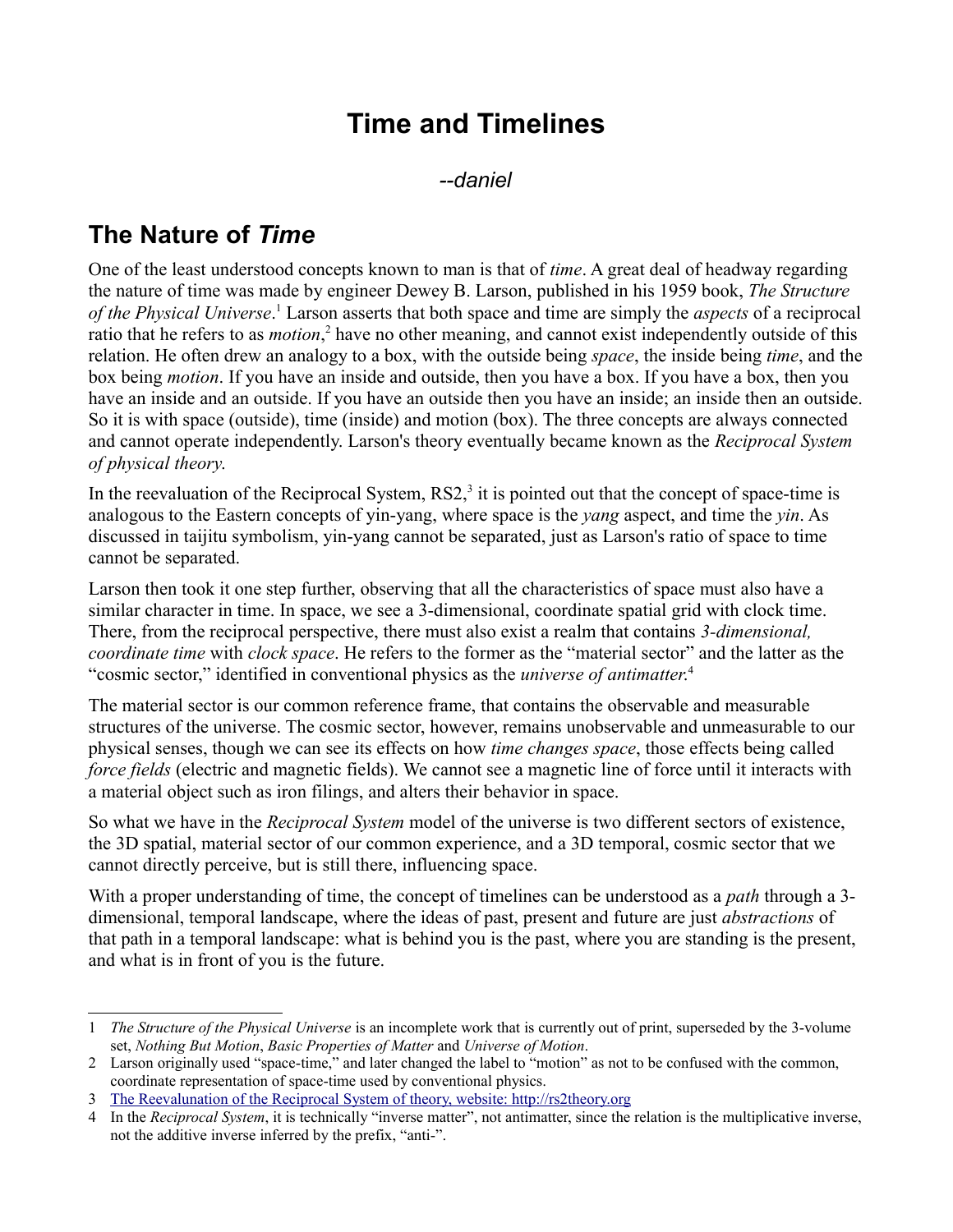## *Phoenix III***, an Investigation into the Nature of Time**

These were a series of emails sent to David Wilcock over the last year (2012), discussing a number of topics regarding time and the timelines.

#### *Project Camelot Video: David Wilcock Interviews Bill Wood*

As documented in the video, "Bill Wood: Live Q&A,"<sup>[5](#page-1-0)</sup> Wood apparently came in on the tail end of everything, but I can clarify a few of the things discussed.

As Wood mentions, they [the *New World Order*] do not understand "time," specifically the distinction between "clock time" and "coordinate time." Three-dimensional time, like its spatial equivalent, has coordinates. In coordinate time, you have "clock space" (our concept of distance). Wilcock<sup>[6](#page-1-1)</sup> mentions this about 45 minutes in when talking about moving into coordinate time, walking a distance, and translating back to coordinate space to appear in a different clock time. That is essentially correct and it gives some insight in to what the "clock" actually is—it is a "scaling factor" that our consciousness uses to "scale" coordinate time to appear as a "temporal distance"—*duration*. It is a similar mechanism to space, where doubling the distance to an object looks the same as halving its size (translation versus scaling). The NWO folks don't understand this and try to apply 1D temporal vectors in a 3D temporal system—that resulted in the necessity for a device referred to as a *Temporal Vector Generator*, or TVG.

About 58 minutes in, Wilcock states the purpose of the TVG was to align the timelines… not exactly, though it can affect them. The TVG was a device to *navigate* 3D time, just like you would target an object in space with a gun—except they target a temporal coordinate. Once you have the coordinates of where you are and where you want to go, you can plot a course from one to the other—the tunnel.<sup>[7](#page-1-2)</sup> The TVG, itself, is not much more than a surveyor's instrument for the temporal landscape.

If you were to target a spatial location with a gun and shoot something, the spatial landscape is altered. So it is with sending something to a targeted coordinate *in 3D time*. It is what you *send* that alters the timeline… not the orientation of vectors. Again, as a spatial analogy, it is easy to blow up a building in the distance, but pretty hard to shoot an "undo bomb" to put it back the way it was. Same thing in the temporal landscape. If you blow something up there, you cannot put it back to the way it was because "past" and "future" are abstractions, not actualities. You are stuck with the alteration.

Structures in the temporal landscape are unaffected by what we consider "clock time"—there, it is "clock space" that acts in a manner analogous to the conventional clock.<sup>[8](#page-1-3)</sup> Once they start messing around in the coordinate time landscape, they cannot undo what they did and have try to keep manipulating nearby regions to alter the flow to where they want things to go. It starts this oscillation, bouncing from one side to another, as Wood described. They are always overcompensating and have just about lost control and literally "destroyed" the future (the distant part of the temporal landscape they were targeting, *not causality*).

As mentioned, one must have the coordinates of where you are before you can plot a course to another

<span id="page-1-0"></span><sup>5</sup> [Youtube, "Bill Wood: Live Q&A," http://www.youtube.com/watch?v=9k7J0RWLFGo](http://www.youtube.com/watch?v=9k7J0RWLFGo)

<span id="page-1-1"></span><sup>6</sup> I introduced David Wilcock to Larson's theories, including coordinate time, back in 2005, so he does have a fundamental understanding of the Reciprocal System.

<span id="page-1-2"></span><sup>7</sup> Exactly like Daniel Jackson, in the original *Stargate* movie, described the 7th chevron as the "point of origin."

<span id="page-1-3"></span><sup>8</sup> The material sector is based on the space/time relationship, how space changes with respect to time. In the cosmic sector, the situation is reversed: structure is based on the time/space relationship, how *time* changes with respect to *space*, hence "clock space."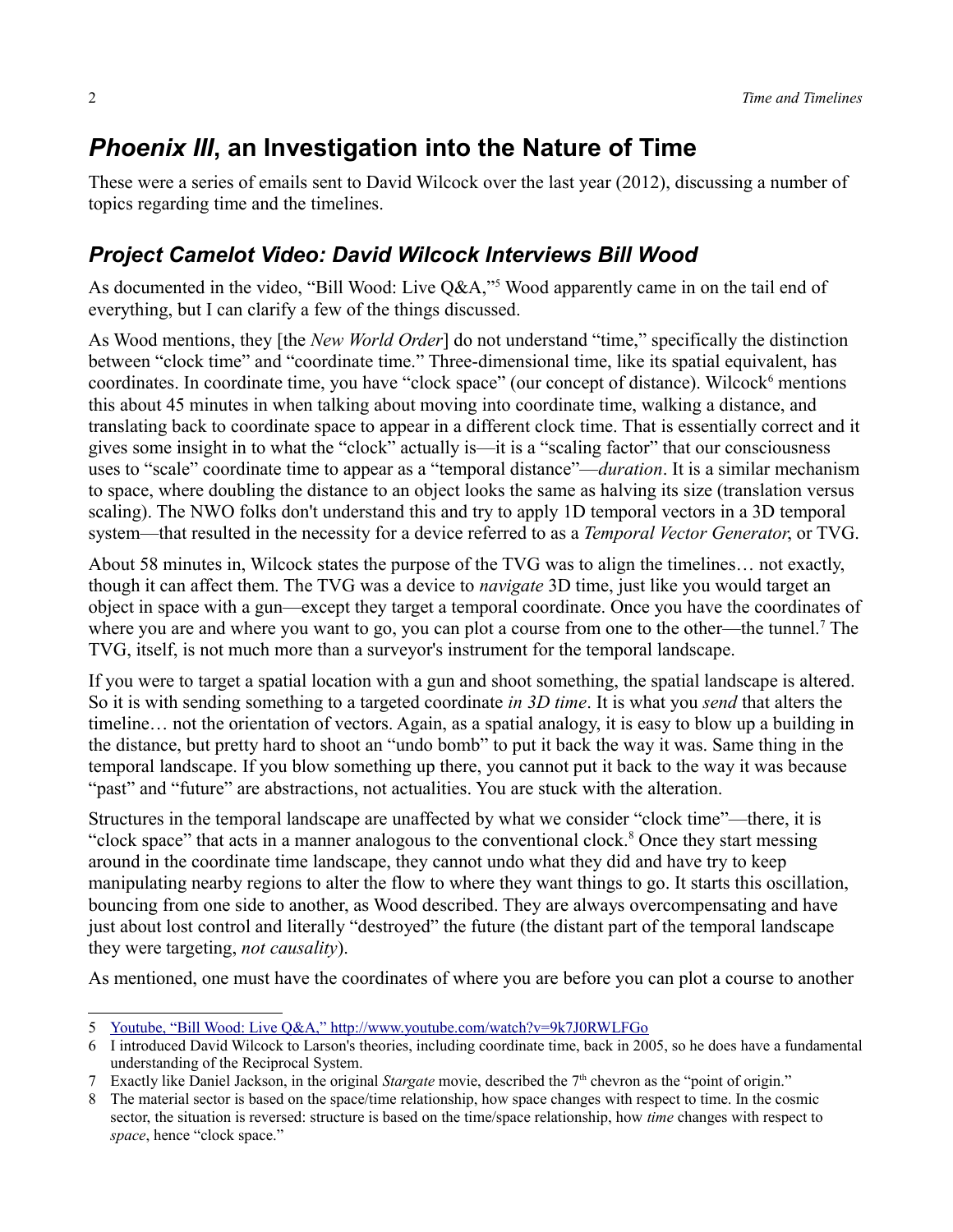temporal location. As discussed with Wilcock years ago, this was the ZTR, the *Zero Time Reference*. This reference was established for the *Phoenix III* project during the *Philadelphia experiment,* when they sent a ship back to 1943—the ZTR for the artificial realities is centered on 1943 and they have about a 50-year range of fire, so to speak. In time, you don't fire spatial structures—you fire "waves," because the coordinate time realm is *aetheric*—time appears solid, because it is the reciprocal of the spatial, material sector, which is empty. Coordinate space is "empty" with locations filled by time; coordinate time is "full" with locations emptied by space.<sup>[9](#page-2-0)</sup>

So their "guns" are like a couple of people playing a flute to a remote observer. Even though they may both play the note "C", the frequencies will not be *exactly* the same, so the further you go, the more the waves go out of phase. Far enough, they may even cancel each other out from that phase difference. This is where the concept of *range* comes from. The computer equipment they use to generate these waves is through digital-to-analog conversion. Even with very high resolution, it is still a digital reconstruction… there are errors that get worse, the further in time it goes.

#### *Through the Looking Glass*

Now let's hop over to the *Looking Glass*. The *Orion Cube* is SM<sup>[10](#page-2-1)</sup> technology. But *Looking Glass* is a reverse-engineering of the *Golden Sun Disc of Mu* that is mentioned in George Hunt-Williamson's books.[11](#page-2-2) Don't know here the original device got to, but it was similar to the "ring transporter" on *Stargate SG-1*. (I think all the "portals" mentioned in the video are *Looking Glass* ring transporters not interplanetary stargates. As far as I know, Earth only has a single gate address, and only *one* functional device, down in Antarctica.) The Sun Disc also had the ability to "remote view," which was how a destination was determined by a priest that would use it for travel. Using song, mantra and music, the priest could fine-tune the device to a very specific destination that could be seen in the device, before actually making the transit. (It works with coordinate time, hence controlled by waveforms—music, mantra, chanting, singing and the like).

The *OBIT<sup>[12](#page-2-3)</sup>* "all-seeing eye" was an associated technology. They found that each place has a kind of DNA resonance to it. In the old days, it was temples and monuments—the large, stone constructs made for a very stable resonance that was easy to find with the Sun Disc. The frequencies here were on the "inner band" of the inanimate realm. Once they started reverse engineering the system, they found they could tune up to the "outer band" of the biologic and pick up on specific DNA resonance of *any life form*, giving them the ability to locate anyone, anywhere.

The problems they have with the reverse engineered devices, both extraterrestrial and ancient, is that the devices engineered by man only contain *inanimate* structure—3D space, only. They have not yet realized that the "water" they have to use in these devices is *living water[13](#page-2-4)—*all life has a presence in 3D time and creates a natural crossing between the sectors. The third component is the consciousness

<span id="page-2-0"></span><sup>9</sup> This concept of "empty space" and "solid time" is very important to understanding the reciprocal structure of the universe. Atoms are literally "solids of time" positioned in the coordinate vacuum of space. We then perceive the cosmic sector, the universe of antimatter, as "holes of space" in the coordinate solid of time, which is the origin of the aether theories of the  $19<sup>th</sup>$  century.

<span id="page-2-1"></span><sup>10</sup> "SM" is a designation to refer to the *Saurian Men* or *Space Men*, often called "reptilians." (Their actual species is not within the taxonomy classifications of terrestrial life.)

<span id="page-2-2"></span><sup>11</sup> Brother Philip, *Secrets of the Andes*, edited by Timothy Beckley and Brent Raynes, 1976.

<span id="page-2-3"></span><sup>12</sup> OBIT is an abbreviation for *Outer Band Individuated Teletracer*, which was leaked to the press by its designers due to ethical considerations. An *Outer Limits* episode was created with the same name for "plausible deniability," as the ethical concerns regarding the use of this device were staggering.

<span id="page-2-4"></span><sup>13</sup> See the research of Viktor Schauberger, and the book, *Living Water*, by Olaf Alexandersson.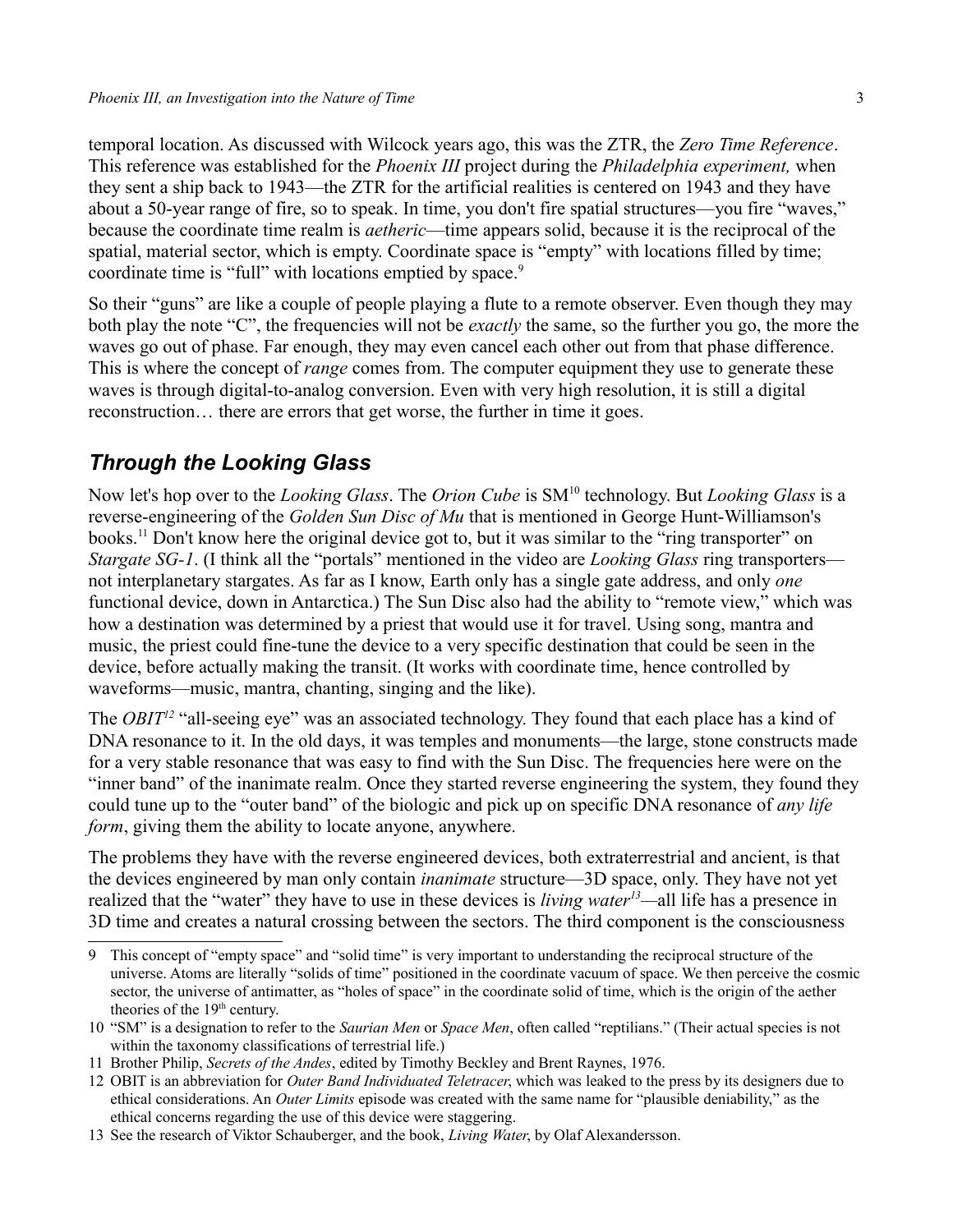of the operator—they must *comprehend* coordinate time principles. The old priests created the discipline of *Hermetics* and the "river of time" analogy to describe this function of consciousness. When you try to view 3D time from a space-only perspective, you switch from a linear, *step measure* (equal intervals in a straight line) to a polar step measure (equal angles resulting in *growth measure*), which *appear* as an *infinite series*. Draw a line on a sheet of paper; put a dot above the line. Connect the dot to the line with radii… if you equally space the angles between radii, you'll see where the radii hit the line at *unequal* distances—they get longer and longer the further you get from the orthogonal, and eventually spread to infinity when parallel.

The reason they called it *Looking Glass*, aside from Alice in Wonderland's ability to transport to Wonderland, was that it was also a *hall of mirrors*. Because they assumed linear measurement in a polar, aetheric realm, they got reflections upon reflections upon reflections—each looking similar, yet slightly distorted by the observer. This gave the impression of "parallel universes." The distortions were introduced by the consciousness of the observer, but in actually they were just viewing a distorted recursion of the coordinate realm.

I'll follow-up with some commentary on the timelines and how to alter them—and even how to get your butt out of the predefined ones.

### **Timelines**

The setback that occurs in many of these projects is the failure to understand the properties of *time*. And fortunately for us,<sup>[14](#page-3-0)</sup> they are usually too arrogant to admit that their science is inadequate! Those in charge of these projects *always* listen to the "experts." And my definition of an "expert": *a person that knows more and more, about less and less, until he knows everything about nothing.*

As a result, the incorrect concept of time being *linear* and *vectorial* (the "arrow of time" stuff) predominates scientific thought—and is taught in all the schools, so most people never think beyond that box. In order to understand the "timelines," one must understand 3D time as a *temporal landscape*, and in that landscape, the "future" is what is in *front* of you, and the "past" is what is *behind* you. The "present" is where you are standing in the temporal landscape. And I would like to clarify that—the "present" *does not change*. If you were to freeze your presence in the moment called "now," you would be eternal. But it would also be rather boring, as *nothing would every change*! So when considering the concept of past, present and future, try thinking of it as an orientation in a 3 dimensional, temporal landscape—and your position is constantly shifting, ever so slightly, even when believe you are "still."

Consider the implications of this scenario: just like in space, no two people can exist at the same point in coordinate time; there is always some separation. This infers that each person's *view* of the past and future is slightly *different*… the general features of the terrain (mountains, rivers, valleys, etc) can be agreed upon, but things up close can have a radically different perspective. If two people turn to face each other, then they are destined to meet in the future (what is in front of them)—just a few temporal steps away.<sup>[15](#page-3-1)</sup>

Now consider the psionic side (the psychic, metaphysical or ESP side). In space, we can see a car a half mile away, driving down a road heading towards us and consider it "normal." In time, if one sees a car

<span id="page-3-0"></span><sup>14</sup> "Us" meaning the *scientific underground*, those people who work to decode and understand ancient and extraterrestrial science and spirituality without the knowledge of governments or the general public.

<span id="page-3-1"></span><sup>15</sup> This is also how the EPR paradox works… *temporal adjacency*, not spatial adjacency, so regardless of spatial distance, the two photons are still affecting each other's orientation, like a couple of dancers doing a ballet in time.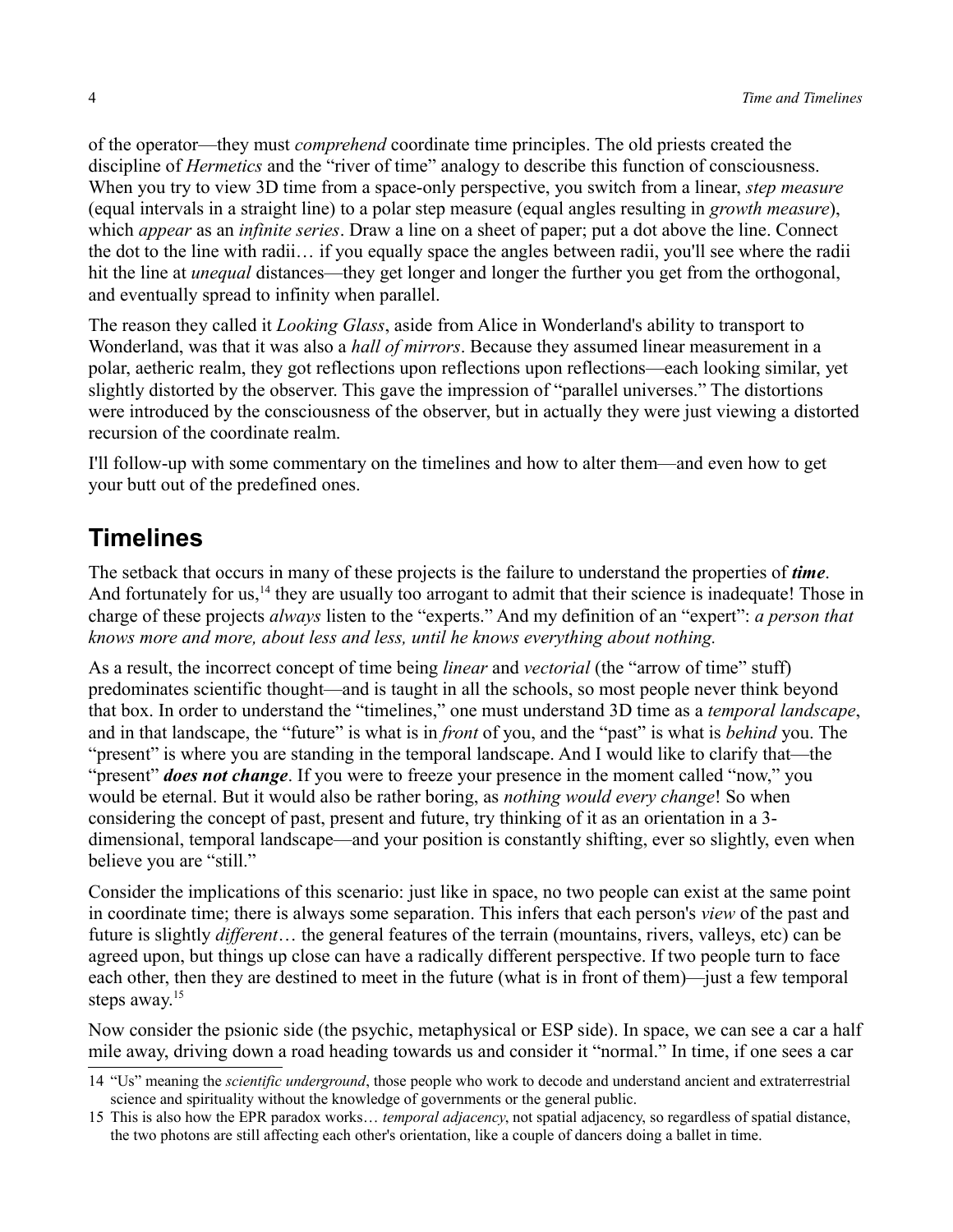#### *Timelines* 5

heading towards us in the temporal landscape, we call it "precognition." Precognition is the ability to see a distance (technically a "duration") in the coordinate time landscape—Larson's concept of *clock space*. If you and I were standing 10 seconds apart in that temporal landscape, that car might hit you and miss me, even though we "predicted an impact," because we both saw it heading our way. We could discuss the approaching car, and people in the spatial realm would think we are telepathic because we are standing right next to each other *in time*, and our spatial bodies could be miles apart. The "timelines" are just a larger view of the same system—rather than people on the landscape, consider towns and villages (collectives) that, due to their temporal proximity, will share a similar past and future—but not necessarily *identical*.

When a timeline is created, what has happened is that someone hired a temporal bulldozer and altered the *terrain*. With a TVG, you can target a specific feature of that terrain and with appropriate resonance, flatten a hill, change the course of a river, or build a mountain. You have not changed the course of anyone *living* in the temporal landscape, but now they have to work around the modified features of the landscape.

Suppose you are driving down the road to work, but today someone dropped a tree across the road. Rather than deal with the alteration of the terrain, odds are you will just turn around, and take another route—an *alternate* route, or in the temporal landscape, an *alternate timeline*. Because the tree was in front of you, you consciously changed your future by taking a different route, and by taking that route, you will encounter many new things and situations that you would not have encountered on the old route.

Now here's the surprise consequence… there is *no temporal law* that says you cannot get out of your car, move the tree, and continue along the route you wanted to follow in the first place! It creates an inconvenience,<sup>[16](#page-4-0)</sup> but is not insurmountable. Once you know what is coming, you don't have to still be in the way once it gets here. If you were standing on a street, looked up and saw a piano falling out a  $10<sup>th</sup>$  story window right above you, would you just scream, "the end is near!" and get squashed, or just step out of the way?

If you remain ignorant, you'll just *follow the crowd* around the obstacles placed by those that formed the timeline, going where **they** wanted you to go. Let's face it, *people are lazy* and will usually take the easiest path. And that is how they keep control—providing easy "paths," not only in timelines, but in politics, legality, economics, food, fuel… just about anything you can name. Odds are you never even knew that there was a choice. Those who wake up, have a choice.

Implementing the choice is another matter.

## **The Illusion of Reality**

In a communication with David Wilcock, he stated:

I had two different insiders tell me that the reality we experience is a consensus that is driven by our perception and thought, to varying degrees. They explained that it is a very classified secret that both *mirrors* and *magnifying glasses* can break through that. We can see a ghost, for example, in a mirror even though our perception will not allow it to be there if we see it right in front of us. Then the other insider said that when you put two mirrors facing each other it gets even more interesting—and that this was "very, very sensitive information."

<span id="page-4-0"></span><sup>16</sup> Many of these timelines are "inconveniences", as Q'uo (channeled by Carla Rueckert) put it, regarding 2012.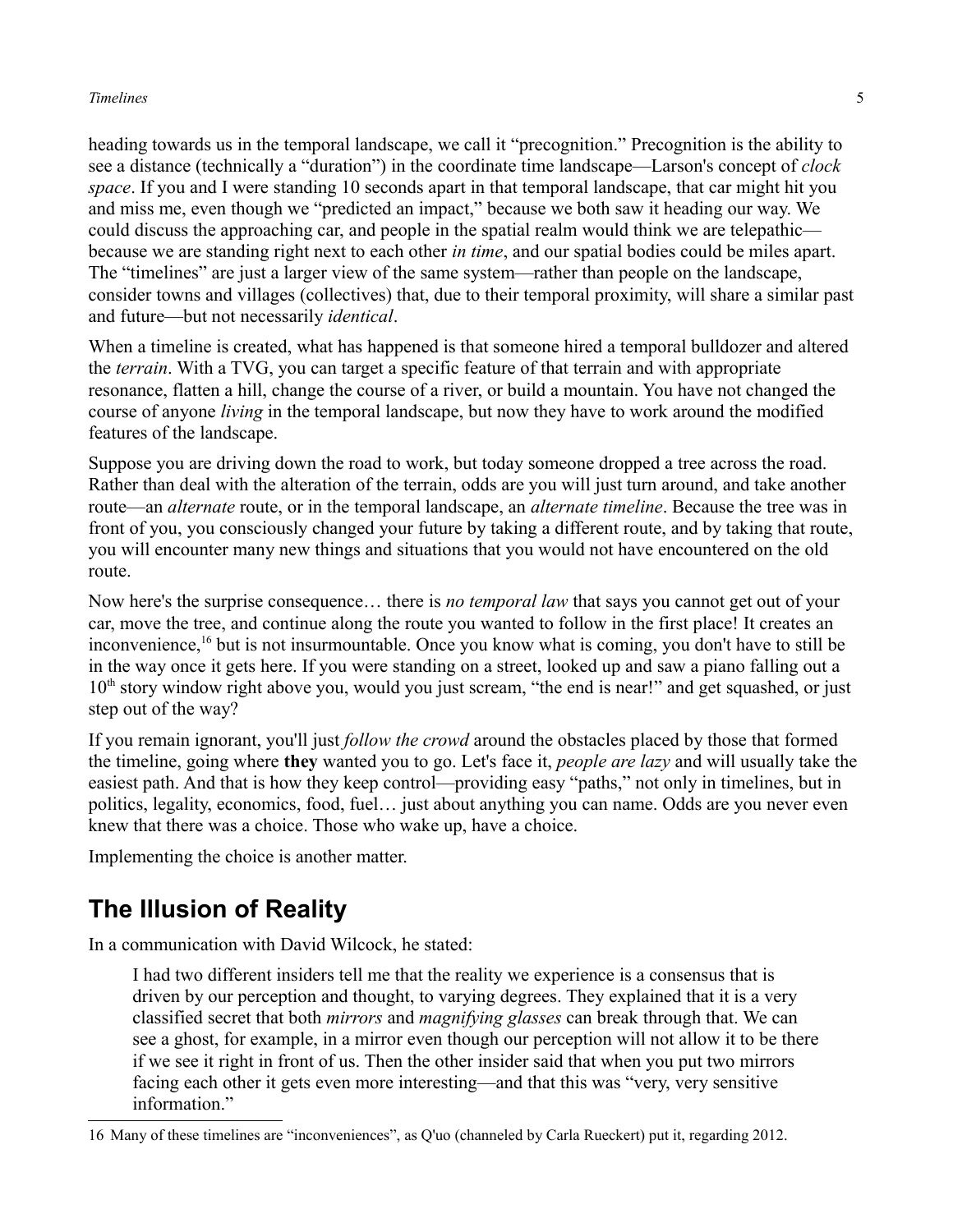You have to remember that most "insiders" *don't know*, as the experts they get their information from don't know either. Delenn's comment about news reporters is applicable here, "That which you *do know*, you *do not understand*. That which you *do not know*, you *invent*."[17](#page-5-0)

I didn't "know" until I became an *outsider* and several of us former insiders started comparing notes and going "what they heck?" It took decades of research to get to the point where we have a viable model of what is going on.

There is a lot of confusion that arises with the concept of parallel universes or timelines. From what we've found, it would be better expressed as "potential universes" that are generated by a type of consensus reality. But you have to understand that it is not a general consensus—it requires knowledge of how bioenergy works and some of the concepts promoted by Franz Mesmer<sup>[18](#page-5-1)</sup> in the late 1700s. When people believe the "reality," it reinforces the pattern. This is why "social norms" are considered *so* important these days—a consensus reinforcement. If people thought for themselves, those potential realities would collapse.

Regarding mirrors, these techniques used to be referred to as *Faery Stones*, and for things like mirrors, it depends highly on the composition. The reflective surface must be a heavy metal, like the old silverbacked mirrors. The aluminum mirrors common these days (much cheaper) don't really work. The heavier isotope of silver contains a good quantity of captured neutrinos, which in a charged state can reflect a portion of coordinate time structure into coordinate space.<sup>[19](#page-5-2)</sup> You can put two silver mirrors facing each other, one with full reflection and one partial, and you basically have a "ghost laser," where the pattern undergoes "light amplification" between the two mirrors as in the old laser setups. If people have a clear understanding of the "afterlife", those in power would lose their ability to control through fear—can't have that, can we!

## **Project Camelot Video: Dan Burisch**

I have some comments on the Project Camelot "Dan Burisch" video,<sup>[20](#page-5-3)</sup> where he is talking about the *Orion Cube*, *Looking Glasses* and *timelines.*

The *Orion Cube* was the *core* of the Montauk Chair, used to direct temporal experiments. The cube is actually the navigation computer from an SM spaceship, probably one of the smaller scout vessels. Consider that in order for a spaceship to travel faster-than-light *without* time dilation, it must be able to successfully navigate through coordinate space *and* coordinate time, simultaneously. Essentially, the "cube" provides a window into both realms for the pilot to navigate with.

What happens with FTL travel is that as you pass the speed of light (the EM barrier), the spatial dimension in the direction of travel shifts into the coordinate time realm, as speed is a reciprocal relation between space and time—cross the barrier, and you start having a temporal dimension instead of a spatial one. *But*, since time is 3D, not a 1D vector, you have to keep the ship going straight in the coordinate time realm, which means you need to be able to see the realm to properly navigate it. This is

<span id="page-5-0"></span><sup>17</sup> *Babylon 5* episode, "The Deconstruction of Falling Stars."

<span id="page-5-1"></span><sup>18</sup> All the work on Mesmerism and etherology was debunked because it actually worked too well as a way to manipulate the masses, and the elite wanted to reserve it for themselves. An excellent summary can be found in James Stanley Grimes's 1850 book, *Etherology, and the Phreno-Philosophy of Mesmerism and Magic Eloquence, including a new philosophy of sleep and of consciousness, with a review of the pretensions of phreno-magnetism, electro-biology etc.*

<span id="page-5-2"></span><sup>19</sup> An understanding of Larson's atomic model, plus the RS2 research done by Peret on quadrapolar neutrino charge, would be needed to comprehend how this actually works.

<span id="page-5-3"></span><sup>20</sup> See: [http://projectcamelot.org/dan\\_burisch.html](http://projectcamelot.org/dan_burisch.html)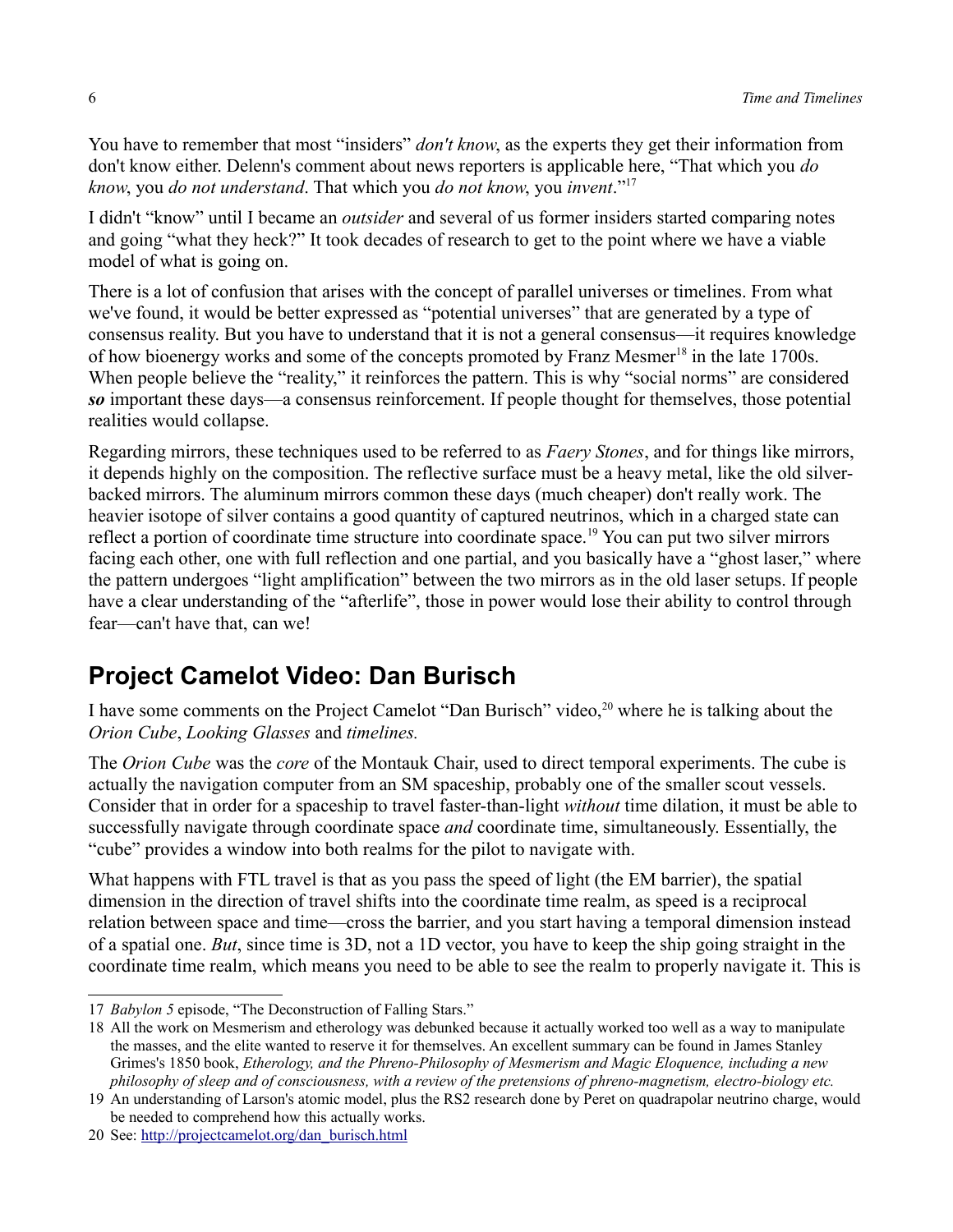#### *Project Camelot Video: Dan Burisch* 7

what the *Orion Cube* does. Upon transition to FTL velocity, the volume of the ship has been altered to 2 spatial dimensions and 1 temporal one—which means that in space, it appears as an *area*, not a volume, usually a flat disc or saucer shape, depending on the FTL speed. It gets flatter the faster it travels beyond the speed of light (the reciprocal relation: more time, less space). In time, it is cylindrical or jet-like, like a meteor streaking through the temporal landscape that needs an accurate flight path so it arrives at both the correct location in coordinate space, and in coordinate time.

In the *Phoenix III* project, they still had all the bits of the ship's navigational system, the cube, interface and pilot's seat—the Montauk chair setup described by Preston Nichols, Al Bielek and others. That's what we ended up hooking to the IBM mainframes, which were essentially a simulation of the responses of the spacecraft (though they didn't tell us that). They knew the ships traveled FTL, so they knew the device could somehow affect time and the project was built upon that principle. They were able to fool the navigation system into thinking the craft was accelerating past the speed of light, so it would open the temporal navigation window—the vortex—even though it remained fixed in space. Of course, that created a few other problems as occasionally happens with simulations versus reality, like the odd wall disappearing and strange behaviors of animals in the vicinity.

It appears they either had other cubes from other craft, or pulled the one from Montauk prior to the abandonment of the project in 1983. I'd bet they just replaced the room full of IBM mainframes with a PC these days—probably a lot more computing power than we had back then—which made the device much more portable. From what Burisch related, it doesn't look like things changed much—they're probably still using my original "chair" driver code I wrote for the IBM! I don't know what they did for the interface, as the chair required a person with psionic ability to use it. I'd guess they reverseengineered some sensors to pick up the general psycho-emotional activity in the immediate area, to control the projection into coordinate time (without some kind of "pilot,"<sup>[21](#page-6-0)</sup> it would be random and useless).

The *Looking Glass* is *not* the same technology. It still has all the properties of the *Sun Disc of Mu*, so I still believe it was reverse engineered from that artifact. I assume they disbanded the Looking Glass technology *not* for the sake of humanity, but because it *stopped working*… the original Sun Disc, according to the Peruvian records of the Elder Race, made use of the naturally occurring gravitational null nodes (also called a vortex, "dead spot", or in conventional science, a "wormhole" or Einstein-Rosen Bridge<sup>[22](#page-6-1)</sup>). This allowed simple access to the coordinate time realm through the use of vibrational control (song, chant, mantra, instruments). But, as our conventional technology became more and more based on electromagnetism, with the corresponding strong EM fields of power distribution, it literally pushed these nodes off the surface of the planet—though they do continue to occur in the upper atmosphere and nearby space. Without a nearby node to lock onto, the Looking Glasses *stopped functioning*. Of course, if something were to interfere with the power distribution on a planetary scale, then these devices would once again start working.

Regarding the timelines, we are still on the Montauk-generated timeline, which is called T1V83. That has just about collapsed (the detour in the temporal landscape is rejoining the original road), along with the "Time Lateral" imposed by the Confederation, $^{23}$  $^{23}$  $^{23}$  many years ago. When both of those routes terminate, which should be by the end of this year, we will be back on the natural timeline—in other

<span id="page-6-0"></span><sup>21</sup> Duncan Cameron was the best of the Montauk "pilots."

<span id="page-6-1"></span><sup>22</sup> Another concept greatly misunderstood by conventional science, but easily explained with cosmic sector (coordinate time) principles.

<span id="page-6-2"></span><sup>23</sup> *The Confederation of Planets*, as mentioned in the *Law of One* material, also known as the *Divine Council* or *Andromedan Concil*.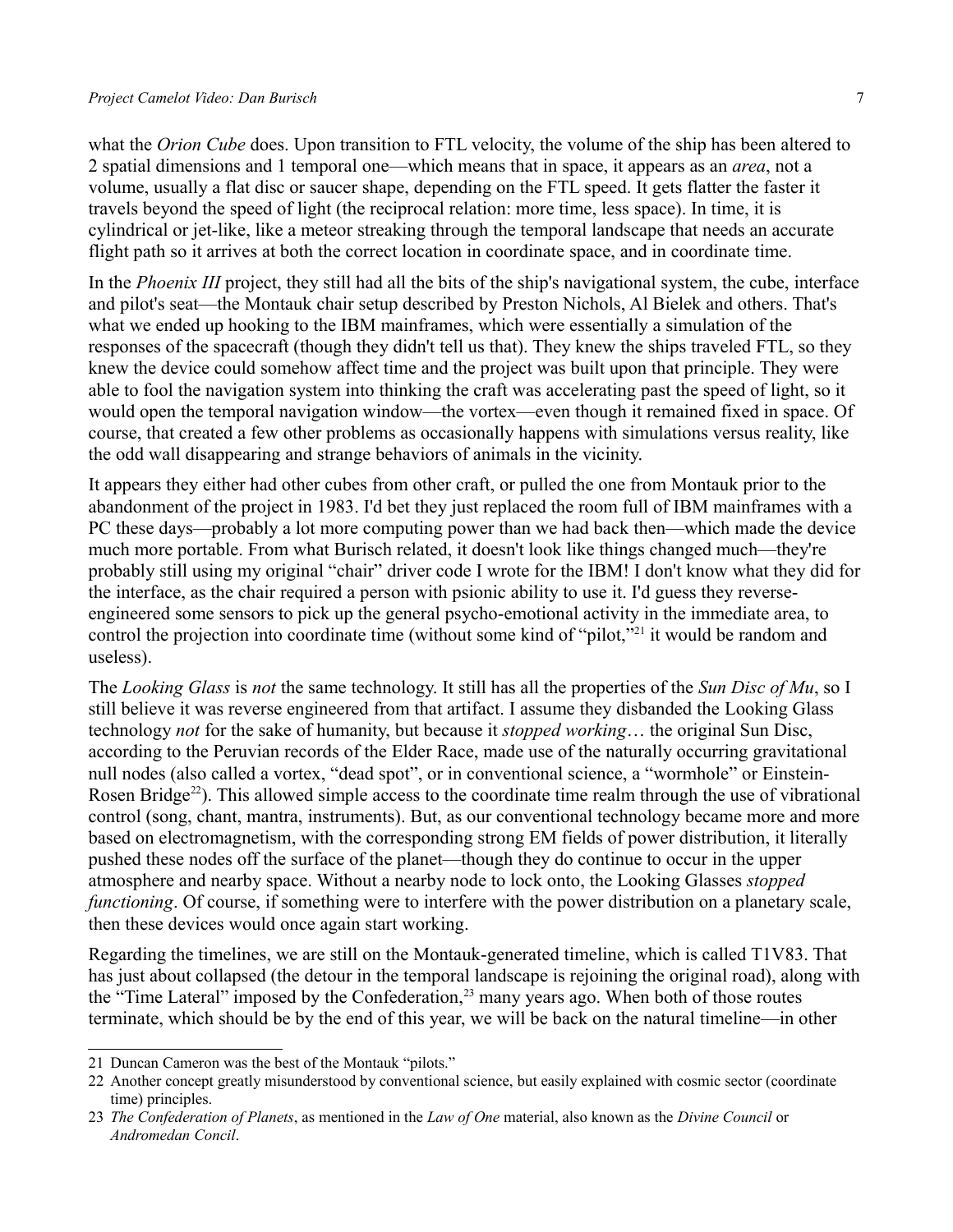words, we'll be walking on the road to where evolution is supposed to take us, through 3-dimensional time—a *Timeline Zero* (T0). *Timeline 1* (T1) and *Timeline 2* (T2) are both artificial detours, with different groups erecting barricades and detour signs in the temporal landscape, trying to direct the population down those paths.

The *Timeline 1* detour signs are environmental disasters that are designed to increase the global temperature by several degrees. This is the New World Order preferred route. What the timeline is structured to do is to first increase the global temperature through the introduction of hydrocarbons into the atmosphere—not from flatulent cows, but something on a much larger scale, say something way out in left field, like puncturing the Earth's crust where it is very thin at the bottom of the Gulf of Mexico, to allow the almost limitless hydrocarbons (oil, gas) trapped in the asthenosphere to escape into the atmosphere and cause a massive greenhouse effect. Not that something like that could ever happen, right? The petrochemicals will raise the Gulf temperatures substantially, alter the natural course of weather systems in the northern hemisphere, and raise the global temperature 2-3 degrees C, which will actually give the northern hemisphere a richer growing season for a while—at the expense of the southern hemisphere, which will be ecologically devastated. Of course, land there will get really cheap and be bought up by the big Oil folks—how much of Chile and Argentina has BushCo bought? One more "accident" in the northern hemisphere to kick the global temperature up another 2 degrees, and the northern hemisphere becomes a wasteland with few residents, while the southern hemisphere will flourish—of course, all the powers that be will be nice and comfortable in their new, southern hemisphere paradise. Easy solution to get rid of the 3<sup>rd</sup> world "undesirables" first, then reduce the world population significantly (as the bulk of the population is in the northern hemisphere).

*Timeline 2* runs into a major storm in the temporal landscape, due to the solar transition.<sup>[24](#page-7-0)</sup> Both T0 and T1 just catch the edge of the storm—T2 runs right through the middle of it. This is when the Earth experiences a "core flare"<sup>[25](#page-7-1)</sup> that people have been interpreting as some kind of galactic or solar "microwormhole" event. It actually has to do with the solar magnetic ionization level, not wormholes, which will take a significant hit as our solar system crosses the galactic neutral magnetic sheaf.

If you note in the T1 and T2 scenarios, time-traveling humans are present, designated P24, P45 and P52 by Burisch (the J-rod). Take a close look—both groups are still 3rd density and *no longer on Earth*. This should tell you something about what T1 and T2 are designed to do in the long term—to put mankind back into another  $3<sup>rd</sup>$  density cycle, rather than to advance to  $4<sup>th</sup>$  density—which is the route of Timeline Zero.

## **The Realm of Coordinate Time**

Back at Montauk, one of the early projects was to amplify a psychic's powers to control emotions and reactions of people at a distance. This was an accidental discovery, as the effect on the local people occurred in the opposite direction the sage radar dish was pointed in. The bulk of the radio energy was being reflected forward (towards the test subjects on a ship at sea), and what did not get reflected—and often ended up in town—had some peculiar properties to it. Both animals and people would pick up the emotions of the person in the chair and react to them as though there was someone there causing them. The only problem was that it was a nonlinear response.

*Everything* that went on in the chair room was recorded. The psychic couldn't burp without getting the attention of security. And they always had to tell what was on their mind and describe any strong

<span id="page-7-0"></span><sup>24</sup> See my paper on *Geoengineering.*

<span id="page-7-1"></span><sup>25</sup> Peret, Bruce, ["At the Earth's Core: The Geophysics of Planetary Evolution,"](http://reciprocalsystem.org/PDFa/At%20the%20Earth) *Reciprocity* XXVII, № 1 (Spring, 1998).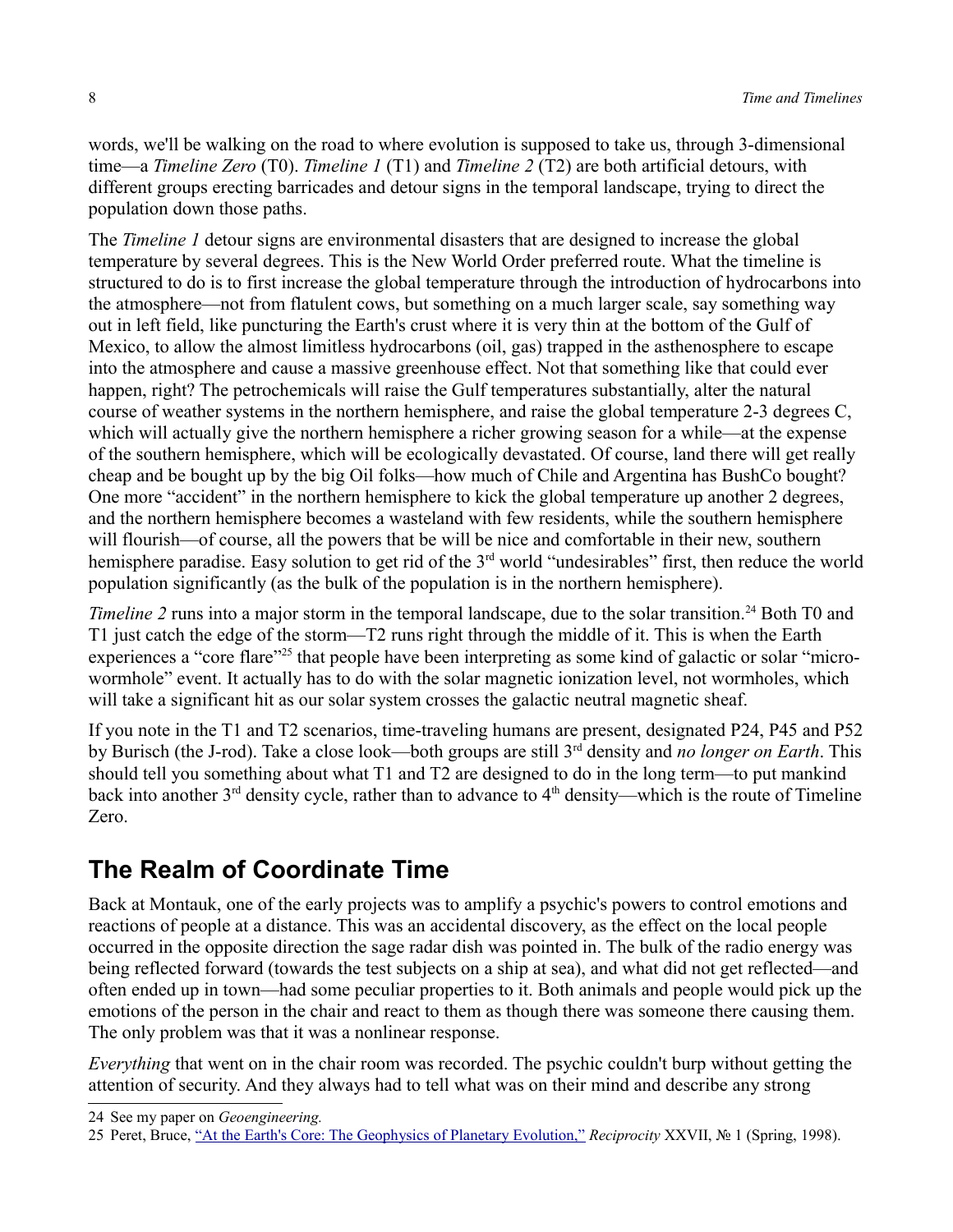#### *The Realm of Coordinate Time* 9

emotions, as those variables would affect the experiments and we had no way of compensating for that. Through correlating that information with the behavior of people and animals nearby, they found that the emotional content was *temporally* displaced, shifted into the past or the future, depending if the psychic was thinking of the past (shoot, I forgot to return that library book) or in the future (wonder what I'll have for dinner tonight?) But the scale was larger. A thought a few hours ahead, like dinner, could translate to a week or more until the effect was manifest.<sup>[26](#page-8-0)</sup>

Back then, they did not have a concept of coordinate time, but did have access to a "secret science" that they had apparently obtained from the Germans after World War II, which was based on some of the aether theories of the 19<sup>th</sup> century (I recall Maxwell being mentioned on occasion, as well as Einstein's unified field—which he apparently *did* try to publish in the 1920s, but was pulled for one reason or another). But they did know that the speed of light wasn't a *limit*, as it is said to be these days, but a *boundary* that was the doorway to this aetheric realm, which somehow altered time.

It wasn't until after the project was shut down that Dewey Larson had published sufficiently on the nature of his *cosmic sector—*a realm of 3-dimensional time—that brought a lot of the pieces together. Looking back at all the anomalies, with that cosmic sector knowledge… things make a lot more sense.

When they were running the experiments with the chair back at the base, strange things would always happen. It got so frequent, that people just tended to ignore them. Things like sitting in the mess having lunch, and having a whole wall just shimmer and fade out of existence for a few minutes, then solidify back to what it was. When stuff like that happened, people would just pick up their trays and move to the other side of the room and continue eating. Ghosts (people that you see but aren't there) and poltergeist-like activity were very common. Things would fly up into the air without warning, shoot across the room… made for an interest job. They even had a team of paranormal experts from some psychic Institute studying what was going on and questioning folks. Every now and they we'd have to attend a presentation from them, probably to keep people from panicking and going public.

It wasn't all good stuff, though. I believe a lot of it was documented in the Philadelphia Project material. Now and then, rather than taking out a wall, it would catch a person or two, and they would "*go fast*," "*get stuck in the green"* or "*go blank*." Perhaps I should clarify some of those terms:

- When time begins to infringe upon space, first thing you sense is "going fast." It is a feeling that time is racing through you, though everything appears to be running at a normal pace about you. When you feel that, RUN. You're about to get "stuck in the green." I think it is nature's way of warning you to get out of the way.
- What happens next is the air turns *green*. Pea soup green. If you've ever been in a storm shelter when a tornado goes overhead, you'll know exactly what I'm talking about. The air turns green and starts to take on a "thickness" to it, eventually like trying to move through Jell-o. You can get out of the way when it first starts, if not, then you are "Stuck in the Green." *Time* is perceived in space as a *solid*—the inverse of the spatial vacuum—or an "aether" that has a thick soup feeling to it, like trying to run in a swimming pool.
- The green then fades out and the objects in the field start to shimmer like the heat waves in a desert do to things in the distance. The air doesn't shimmer—the objects do. It is as though waves are running through them. Only lasts a few seconds, then "goes blank." It becomes somewhat *invisible*, though it is still physically there, like a wall turning into a clear liquid. This is what they were originally trying to accomplish—optical invisibility on the DE 173 (USS

<span id="page-8-0"></span><sup>26</sup> Larson explains this differential in his theory as the "inter-regional ratio," which is a normalization of coordinate time to clock time by scaling space.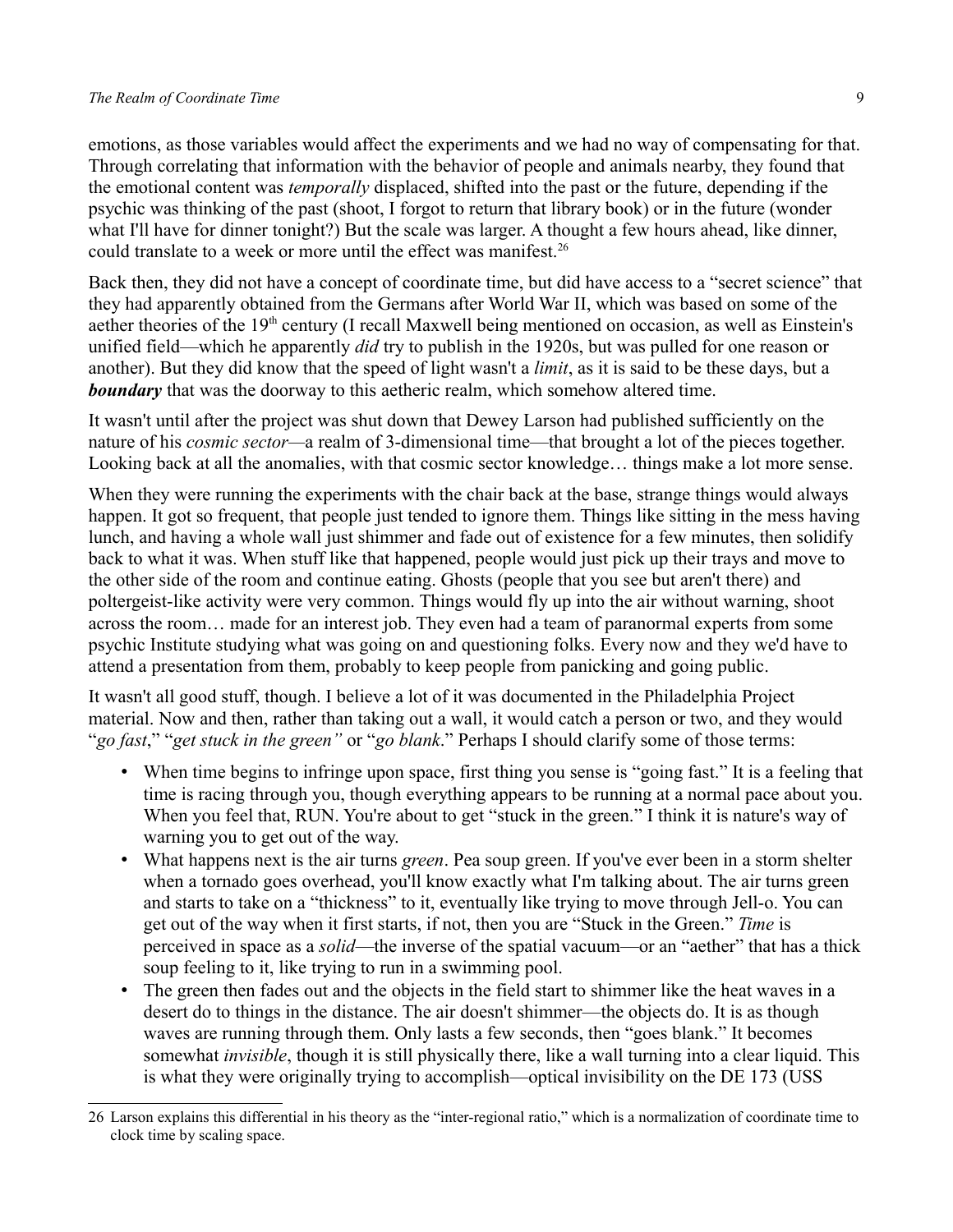#### Eldridge, *Rainbow Project*).

- When a person goes blank, you have to act fast and mark out their location and lay hands upon them, as they are not easy to see. Usually anyone new to the base would be commanded to do this, as it was found that exposure to these field effects was cumulative, and if you tried to save someone once too often, *you* would go blank as soon as you touched them. And you would have to touch skin-to-skin—if you could find their skin (when someone went blank in the winter, all bundled up with clothes, about the only exposed skin area was a person's nose—not easy to find). Though they were still there it was in a distorted form, so you'd have to feel around, and wait to see if anything happened. When you did make contact, skin-to-skin, they would start to transition back and you would normally call over others to help, and the person would come back to normal. Curiously, when inanimate objects would go blank, they would just come back after the field was turned off (as in the Eldridge). Only biological organisms needed an assist.
- If a person goes blank and no one is there to help, good chance they will "get stuck." Getting stuck means a person is *fully* conscious and *totally* paralyzed. You can't even blink your eyelids. It is as though clock time for the body has come to a halt, and not even the corpuscles in your blood can move through the bloodstream. People whom have been "stuck" go into a panic very quickly, for good reason. Those that have been stuck refer to it as, "HELL, Incorporated." It causes some substantial psychological trauma. Laying on of hands can get a person "unstuck" and back—though not always back to "normal." It is a terrifying experience.
- Depending on the strength of the field and the time you've been stuck, you can also "Freeze." The shimmering form disappears, and there is no physical evidence that anything, or anyone, is there. If the position was not carefully marked, there is no returning from the freeze. When a person goes into a freeze, the area is roped off and everyone is kept clear, save some specialists with demagnetized equipment they use to unfreeze someone. In this state, there is a high sensitivity to localized magnetism. If a person with a pocket compass gets too close, the person in the freeze will *spontaneously combust—*and will burn there for hours or even days. Those that have been brought back say that perception is immensely distorted and are acutely aware of the passage of time—minutes feel like days. You cannot comprehend your environment; it becomes ghostlike and distorted, like you are between life and death and both realms are mixed together about you. And you cannot move, talk or do anything about it.
- A person can also be pushed into a "deep freeze," where the sense of time is completely *gone*. It is impossible to tell if a minute or a century has passed. The few that have been brought back from a deep freeze say that there is another world out there, a world that defies description and they are usually overcome by madness, a result of their inability to comprehend what happened. (We now suspect they have transitioned into the cosmic sector, where their physical and motor skills are useless, and everything would be seen by human consciousness as insideout.)

That's just some of the fun of messing around with coordinate time. We ran into a lot of problems trying to deal with the cosmic sector (Larson's name for coordinate time), as all interaction with it—no matter how precisely calculated—would have random consequences. As it turns out, coordinate time is not this empty void that the  $19<sup>th</sup>$  century aether researchers led people to believe—it is an entire *universe* unto itself, with stars, planets and *life*.

The shamans of ancient traditions were fully aware of the aetheric life in this coordinate time realm. They developed skills to actually see them and their interactions with people. Many of the lower life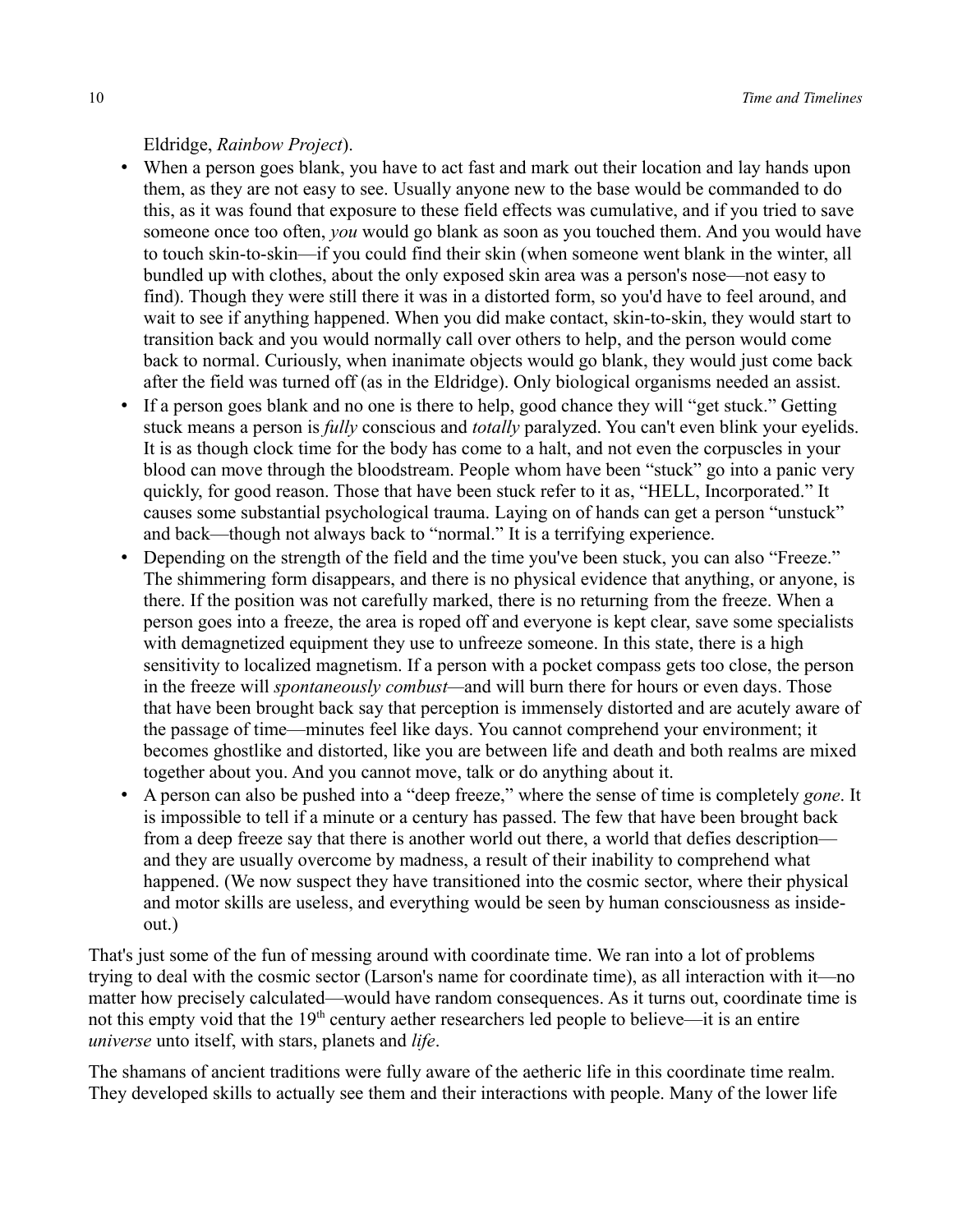forms are parasitic in nature and are attracted by a person's *qi[27](#page-10-0)*—tasty food! We eat food to build energy; they eat energy to build form. They are attracted by strong emotions, particularly the negative ones such as fear—which was abundant at Montauk. It was the presence of these temporal entities that messed with a lot of the calculations, though we were pretty much unaware of it at the time (if we realized it, we'd probably have called in an exorcist or two!) We knew something was going on that appeared random in nature (the movement of these aetheric life forms), but did not have a good understanding of the realm we were punching a signal into, nor that there might be non-corporeal forms living there.

In the Montauk literature I've read, it was said that Duncan Cameron summoned a creature from the Id, a monster from the unconscious. Well—our unconscious is the consciousness of coordinate time, since they are reciprocally related. What Cameron actually summoned was probably one of these aetheric life forms, akin to one of our great apes, and pulled it through sufficiently that it could directly interact with physicality and destroyed the base. Once all the transmitting equipment was destroyed (I think Nichols did that—I wasn't there that night), that entity moved back into phase with his own realm and disappeared from ours. But that kind of energy signature will leave footprints—people are still seeing some strange things out at "The Point"<sup>[28](#page-10-1)</sup> from lobster boats.

### **After 20 Years**

As I've mentioned frequently, the people running the *Phoenix III* project really did not have a clue as to what they were doing. It was usually "trial and error," mostly error. They had some advanced technology that was billed as "foreign technology" to make you think it was Russian or Chinese—but even Russian and Chinese technology is based on the same physics that everyone is taught in school. This stuff did things that was "out of this world," and obviously it was. When they'd start talking "foreign tech," those of us down at the bottom of the ladder would just look at each other with that, "yeah, anything you say" expression. None of us really had a clue of the larger picture, as we would only work on sections of projects. But with all the information that has come out since those times, a larger picture can be assembled from the pieces.

Some of the things that we did find is that there are two different kinds of "technology" that is in use. The electromagnetic technology we use today comes from the SMs. There is also a different kind of technology that is used by the enemies of the SMs, the LMs, or the "Little Men."[29](#page-10-2) They have a mechanical technology that is similar to the "vibratory physics" people discuss with aether theory, in particular the research of John Worrell Keely.<sup>[30](#page-10-3)</sup> The two technologies tend to be mutually exclusive; they stop working in the presence of each other.

There was also a great deal of difficulty with LM technology, as man does not have the physical senses to interact with it properly. You would pick up a rock and say, "weighs about 2 pounds." One of the

<span id="page-10-0"></span><sup>27</sup> Qi is a Chinese term for bioenergy, also known as *prana* or *ch'i*.

<span id="page-10-1"></span><sup>28</sup> "The Point" is a local term for Montauk Point, the end of Long Island, New York.

<span id="page-10-2"></span><sup>29</sup> The LMs are another intelligence species native to Earth, abundant in legend and mythology as elves, sprites and pixies, referred to these days as *LaMerians* (not Lemurians—a French word that means the *people of the sea*), *water babies* on the west coast of America, or the *Nøkk* in Scandinavia (*Stargate SG-1*'s *Nox*, a race of peaceful ETs, are remarkably similar to the LMs).

<span id="page-10-3"></span><sup>30</sup> Keely had a difficult time keeping his technology working, because he was building it during the industrial revolution surrounded by incompatible technology. Also, the majority of current research into vibratory physics is operating under a misconception... as mentioned in the *Geoengineering* paper, they got it backwards! Most of the tuning required to get a vibratory device operational is to *neutralize* vibration—not create it. Like Keely, LM tech is based on the *neutral center*.